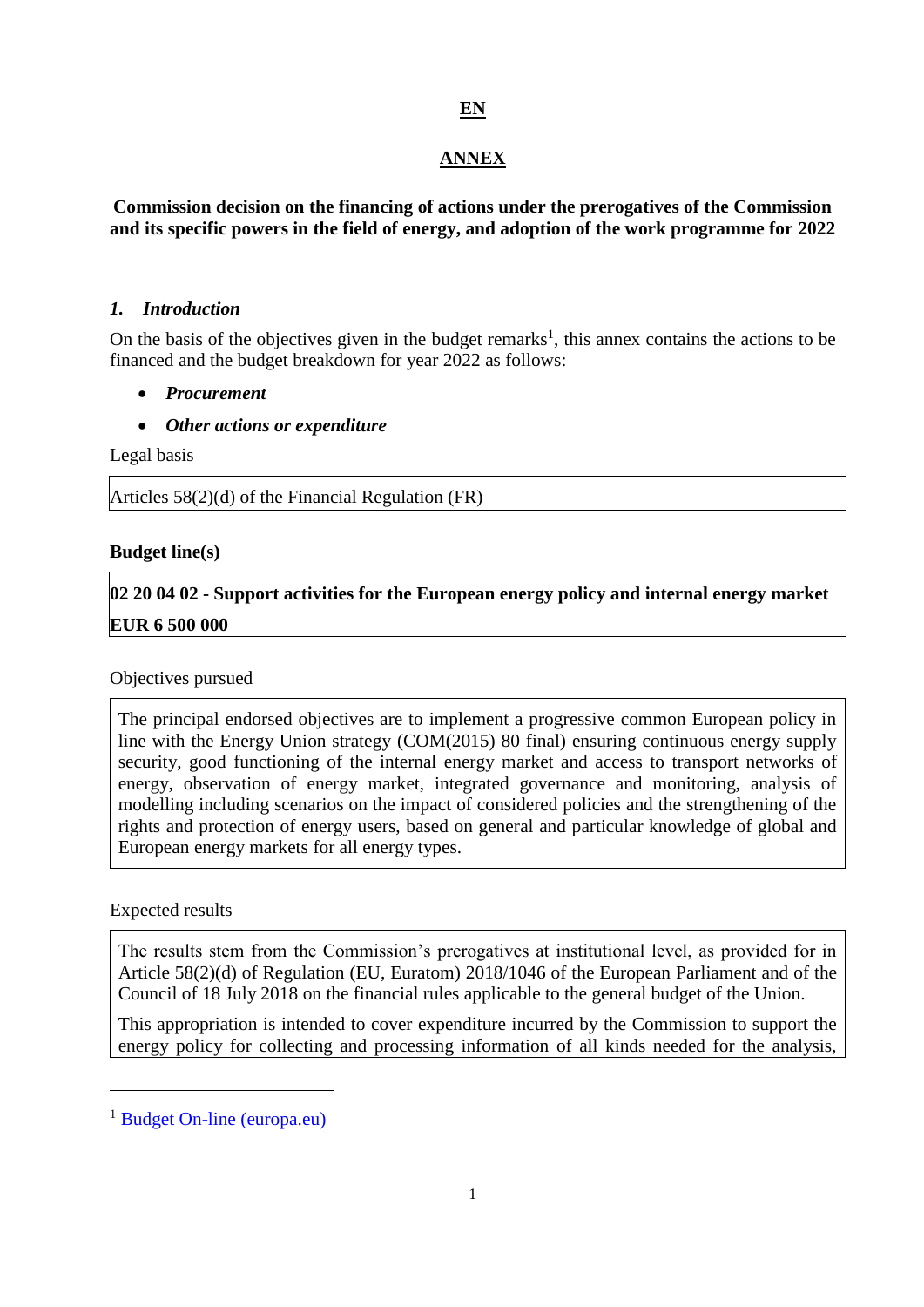definition, promotion, monitoring, financing, evaluation and implementation of a competitive, safe and sustainable European energy policy, of the internal energy market and its extension to third countries, of all aspects of energy supply security in a European and global perspective as well as the strengthening of the rights and protection of energy users by supplying quality services at transparent and comparable prices.

It is also intended to cover expert' expenditure directly linked to the collection, validation and analysis of necessary information on energy market observation, as well as expenditure on information and communication, digital processing and visualisation of data, conferences and events promoting activities in the energy sector, electronic and paper publications, audio-visual products as well as the development of different web-based and social media activities directly linked to the achievement of the objective of the energy policy. This appropriation will also support an enhanced energy dialogue with the Union's key energy partners and international agencies in the field of energy.

# *2. Procurement*

The global budgetary envelope reserved for procurement in 2022 under line 02 20 04 02 is EUR 6 300 000**.**

# **2.1 Support activities for the European energy policy and internal energy market**

General description of the actions envisaged

- Conferences, communication activities and publications

- Consultancy and studies, including evaluations and impact assessments

- Development and maintenance of IT systems, including EMOS (Energy Market Observatory) - Purchase of data and information knowledge

- Technical support to implement and develop energy security rules, bidding zones and resource adequacy (Joint Research Centre (JRC))

- Hosting/Housing and maintenance costs for the IT applications/websites of DG Energy (DG Informatics (DIGIT))

- Translation of energy-related documents (DG Translation (DGT))

Implementation

Directorate-General Energy.

Some of the above actions may be sub-delegated or co-delegated to other European Commission's departments as the JRC, DIGIT, DGT, the Publications Office (OP), Interpretation (SCIC), Communication (COMM).

# *3. Other actions or expenditure*

The global budgetary envelope reserved for other actions or expenditure in 2022 under line 02 20 04 02 is EUR 200 000.

### **3.1. Voluntary contribution to the Energy Charter secretariat**

Amount

EUR 150 000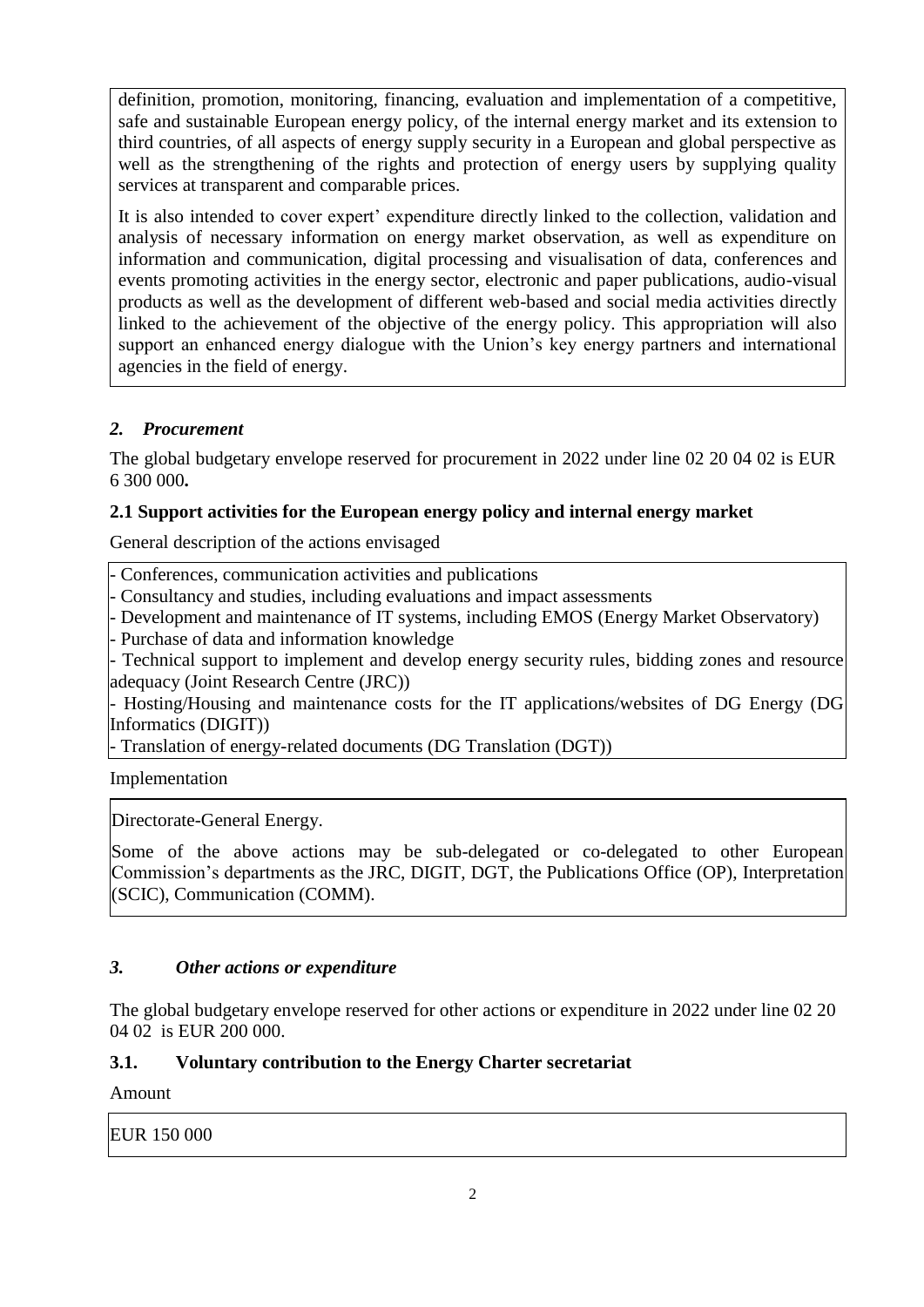#### Description

The objective of this action is to contribute to the Energy Charter Secretariat assistance work to the Energy Charter Conference for the proper application of the Energy Charter Treaty. The EU is a Contracting Party to this Treaty. Most Contracting Parties to the Treaty provide an annual mandatory financial contribution to the Secretariat. To be able to properly carry out its functions under the Treaty, the Energy Charter Secretariat is appealing to the Parties for additional annual contributions. The Commission responds to this appeal on a voluntary basis.

The contribution will be devoted to supporting the Energy Charter Secretariat to organize and conduct its activities under the Energy Charter Treaty.

The purpose of the Energy Charter Treaty is to establish a legal framework in order to promote long-term co-operation in the energy field in accordance with the objectives and principles of the Energy Charter. By creating a stable, comprehensive and non- discriminatory legal foundation for cross-border energy relations, the Treaty reduces political risks associated with economic activities in transition economies. It creates an economic alliance between countries which are united in their commitment to provide open energy markets, and to secure and diversify energy supply; to stimulate cross-border investment and trade in the energy sector; and to assist countries in economic transition in the development of their energy strategies and of an appropriate institutional and legal framework for energy.

Legal basis

Article 37(3) of the Energy Charter Treaty, approved by Council and Commission Decision of 23 September 1997 on the conclusion, by the European Communities, of the Energy Charter Treaty and the Energy Charter protocol on energy efficiency and related environmental aspects (98/181/EC, ECSC, Euratom).

Article 239 FR.

### **3.2. Commission Membership Fee as Permanent Observer to the Latin-American Energy Organisation (OLADE)**

Amount

EUR 50 000

Description

The objective of this action is to become a Permanent Observer of OLADE which integrates 28 Member states in the sub-continent. They develop a high number of energy actions on their countries, produce intelligence on energy developments and are the relay among energy authorities in all countries in the region. OLADE organises at least one meeting a year of Ministers of Energy. Because of that, this international organisation is deemed an ideal partner with which to develop relations in an efficient and cost-effective way, considering the limited resources available. This should allow the Commission to be in a position to keep relations with all those countries while not allocating unaffordable resources. It would also give a good justification to limit the number of bilateral energy dialogues, while keeping open gates in the relations and building mutual trust within the area. It is expected to conclude in 2021 procedures for becoming Permanent Observer, which include consultation with Council, and committing to a fee. For the time being, this contribution is for a provisional status.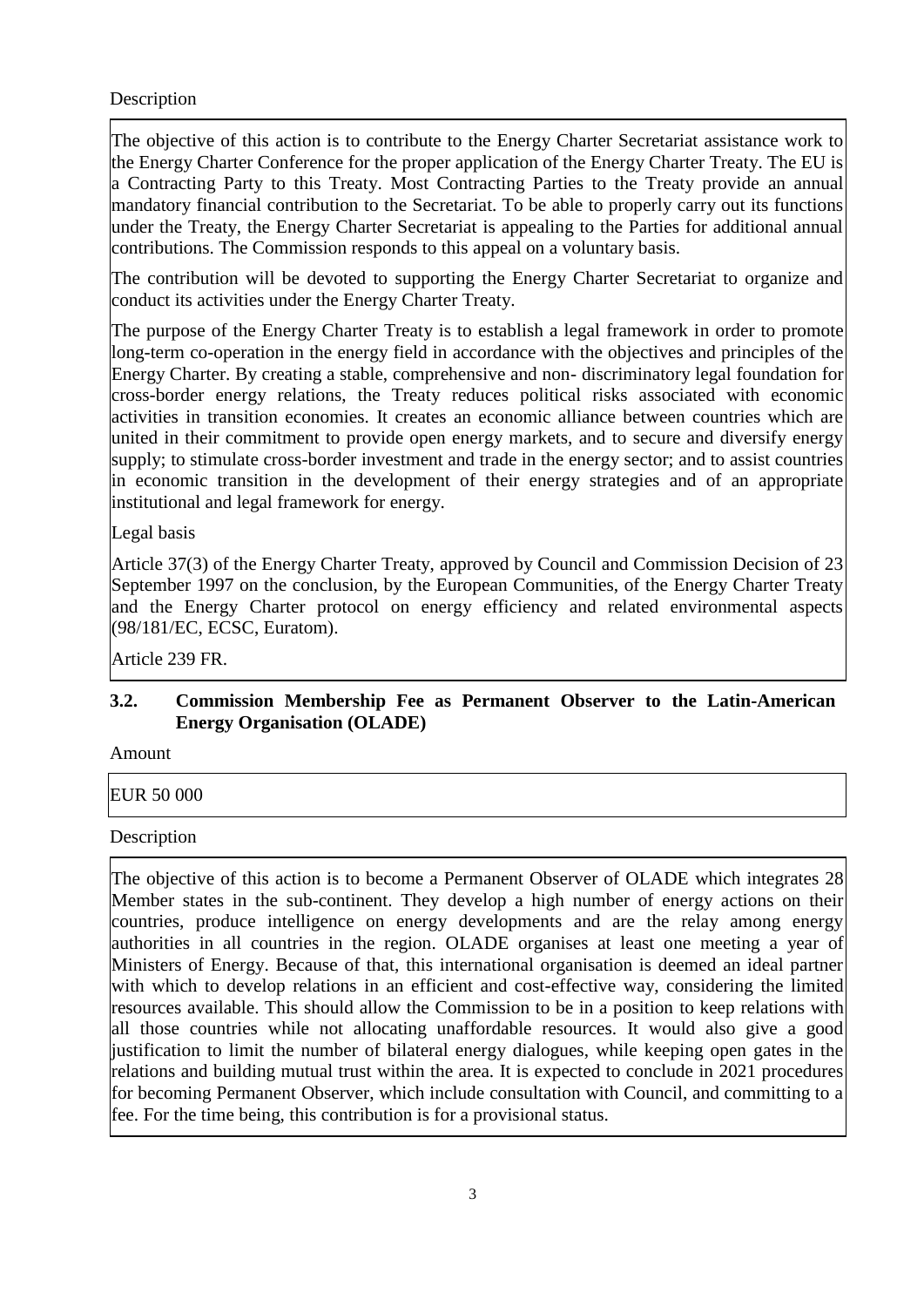The contribution worth EUR 50 000 would be the 2022 membership fee for the EU, the same amount that was approved for 2020 and 2021. This amount should be the basis for negotiation with OLADE for a statutory fee and related benefits.

Legal basis

Ongoing negotiation process in the framework of article 239 FR.

### **Budget line(s)**

### **12 20 04 01 - Nuclear safeguards EUR 18 913 906**

Objectives pursued

This appropriation is intended to cover, in particular:

-expenses for missions by inspectors carried out in accordance with pre-established six-monthly programmes, short-notice inspections (daily subsistence allowances and travel expenses),

-training of inspectors and meetings with Member States, international organisations, nuclear operators and other stakeholders,

-purchases of equipment for use in inspections, particularly purchases of monitoring equipment such as digital video systems, gamma, neutron and infrared measurement devices, electronic seals and seal-reader systems,

-procurement and renewal of information technology hardware for inspections,

-specific information technology projects for inspections (development and maintenance),

-replacement of monitoring and measurement devices which have reached the end of their service life,

-maintenance of equipment for non destructive analysis and other specialised equipment, including insurance costs, where applicable,

-technical infrastructure measures, including waste management and sample transport,

-on-site analyses (labour costs and mission expenses for analysts),

-agreements on working premises on site(laboratories, offices, etc.),

-day-to-day management of on-site installations and central laboratories (repairs, maintenance, information technology hardware, purchases of supplies and consumables, etc.),

-information technology support and tests for applications for inspections.

The following will also give rise to the provision of additional appropriations in accordance with Article 21(3) of the Financial Regulation:

-paid insurance claims,

-repayment of sums unduly paid by the Commission for goods, work or services.

This appropriation may also cover expenditure on studies, meetings of experts, information and publications directly linked to the achievement of the objectives coming under this article, and any other expenditure on technical and administrative assistance not involving public authority tasks outsourced by the Commission under ad hoc service contracts.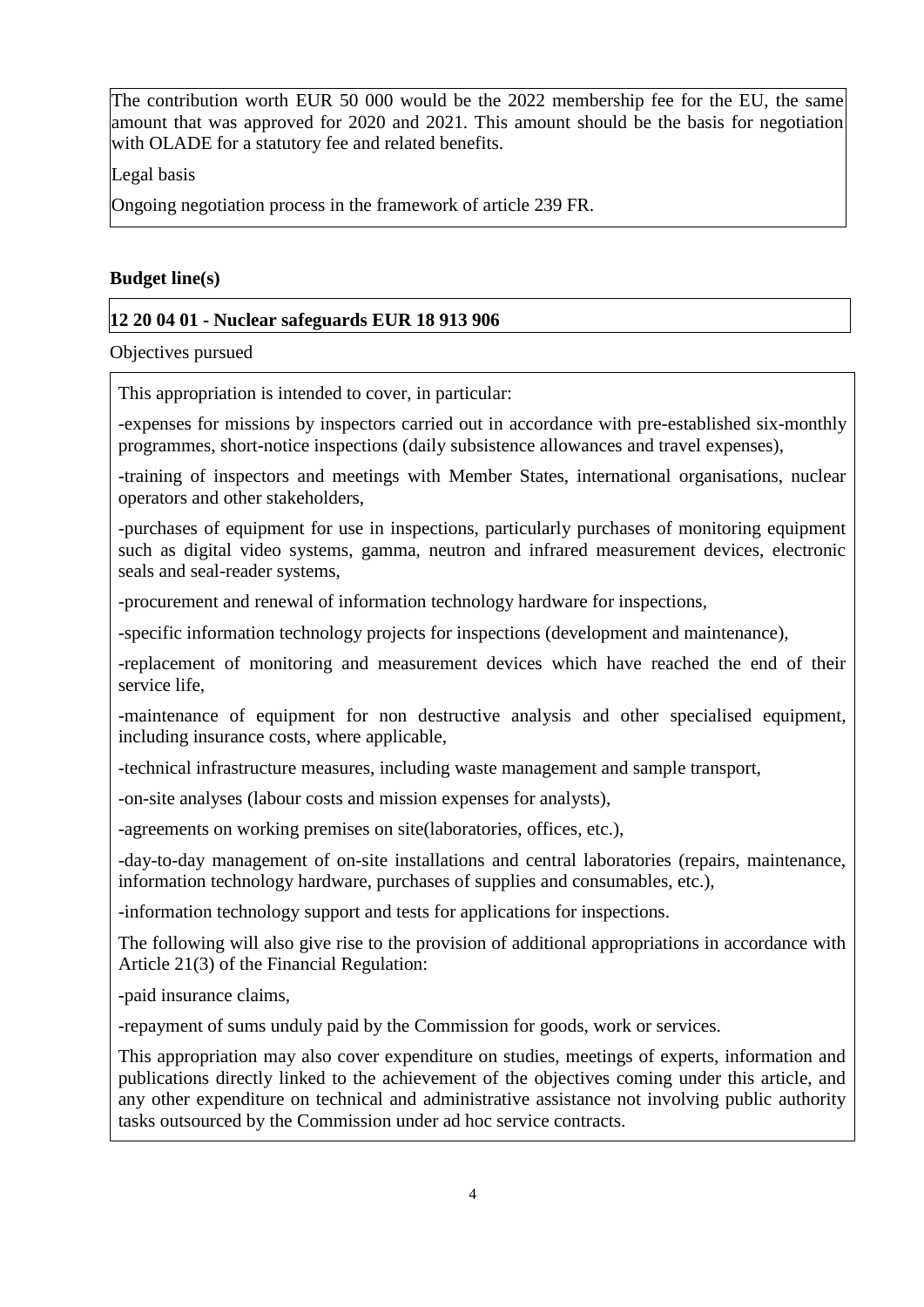The results stem from the Commission's prerogatives at institutional level, as provided for in Article 58(2)(d) of Regulation (EU, Euratom) 2018/1046 of the European Parliament and of the Council of 18 July 2018 on the financial rules applicable to the general budget of the Union.

Task resulting from specific powers directly conferred on the Commission by the Treaty establishing the European Atomic Energy Community, Title II, Chapter 7, Article 174.

Commission Regulation (Euratom) No 302/2005 of 8 February 2005 on the application of Euratom safeguards (OJL54,28.2.2005,p. 1).

#### *Reference acts*

Agreement between Member States, the European Atomic Energy Community and the International Atomic Energy Agency (INFCIRC/193) on the Non-Proliferation of Nuclear Weapons and its Additional Protocol.

Agreement between the United Kingdom, the European Atomic Energy Community and the International Atomic Energy Agency in Connection with the Treaty on the Non-Proliferation of Nuclear Weapons (INFCIRC/263) and its Additional Protocol.

Agreement between France, the European Atomic Energy Community, and the International Atomic Energy Agency for the application of safeguards in France (INFCIRC/290) and its Additional Protocol.

Bilateral Nuclear Cooperation Agreements between the European Atomic Energy Community and third countries, such as the United States of America, Canada, Japan and Australia.

Communication from the Commission to the Council and to the European Parliament of 24 March 1992 concerning a Commission decision on the implementation of on-site laboratories for verification analysis of safeguards samples (SEC(1992)0515).

### *4. Procurement*

The global budgetary envelope reserved for procurement in 2022 under line 12 20 04 01 is EUR 12 608 906.

### **4.1 Nuclear safeguards**

General description of the actions envisaged

-Development, consultancy and maintenance of IT systems and IT equipments

-Training for nuclear safeguard inspectors and technicians

-Purchase of inspection equipment, maintenance, transport, etc.

-Service Level and Administrative Agreements with other European Commission's departments

#### Implementation

Directorate-General Energy.

Some of the above actions may be sub-delegated or co-delegated to other European Commission's departments as the Joint Research Centre (JRC), Informatics (DIGIT).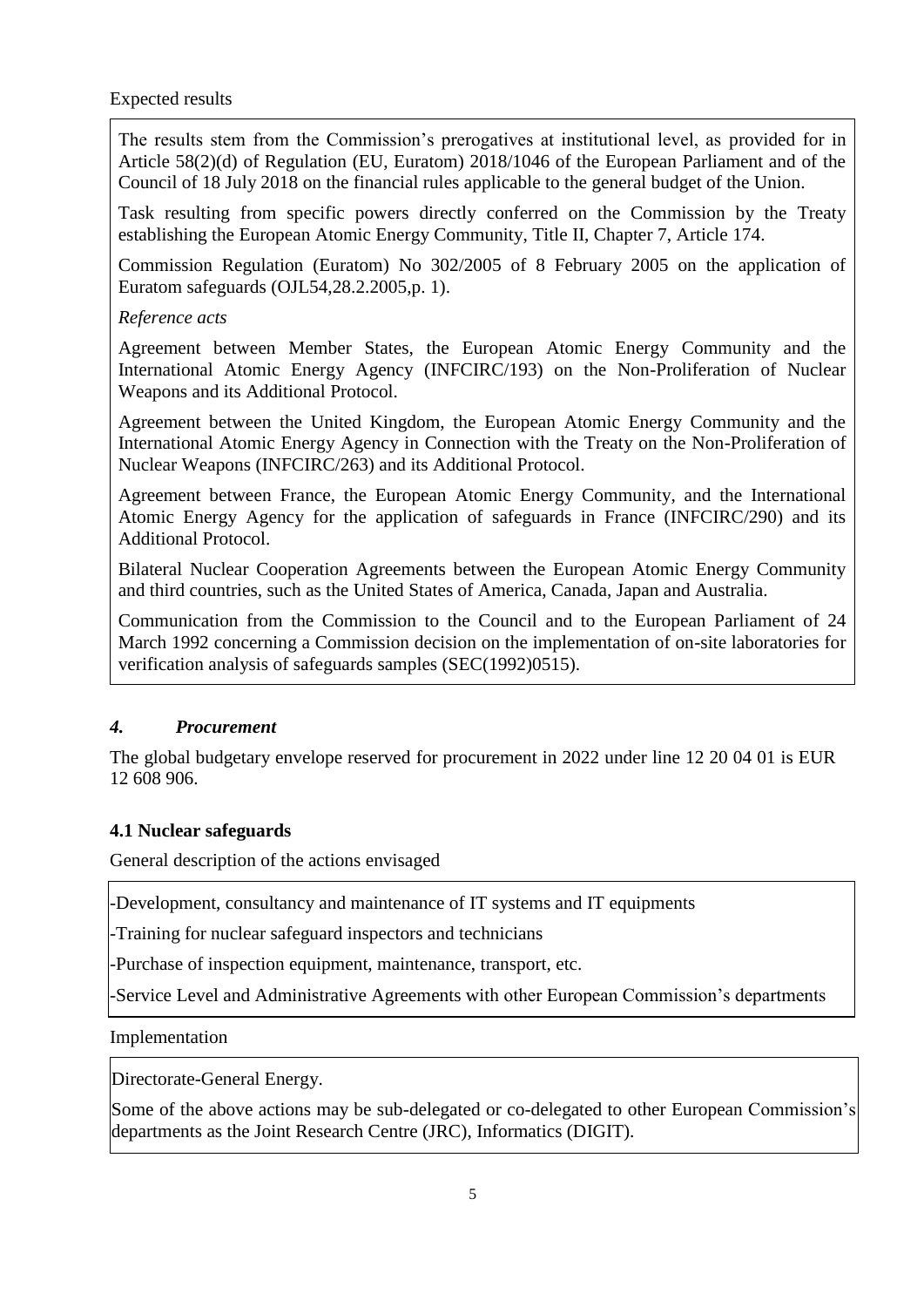### *5. Other actions or expenditure*

The global budgetary envelope reserved for other actions or expenditure in 2022 under line 12 20 04 01 is EUR 6 305 000.

#### **5.1. Inspection – Mission costs**

Amount

| EUR 2 250 000 |  |  |
|---------------|--|--|
| Description   |  |  |

Safeguards-related missions including inspections, associated technical missions and meetings held in connection with activities of Directorate-General Energy (mainly Directorate E *Euratom Safeguards)*.

Legal basis: Treaty establishing the European Atomic Energy Community, Title II, Chapter 7.

### **5.2. Reimbursement to nuclear operators and other nuclear related services**

Amount

EUR 4 055 000

Description

Operation and maintenance of on-site nuclear laboratory and other tasks resulting from specific powers directly conferred to the European Commission by the Treaty establishing the European Atomic Energy Community, Title II, Chapter 7, Article 174.

Legal basis: Commission Regulation (Euratom) No 302/2005 of 8 February 2005 article 6 on the application of Euratom safeguards (OJ L 54, 28.2.2005, p. 1).

#### **Budget line(s)**

### **12 20 04 02 - Nuclear safety and protection against radiation EUR 3 060 668**

Objectives pursued

This appropriation is intended to cover:

-expenditure incurred by the Commission for collecting and processing information of all kinds needed for the analysis, definition, promotion, monitoring, evaluation and implementation of the common policy on nuclear safety and security and of the rules and measures in the field of radiation protection,

-expenditure on measures and actions relating to monitoring and protection against the effects of ionising radiation and aimed at ensuring the health protection of the population and the protection of the environment against the dangers of radiation and radioactive substances; these actions relate to specific tasks provided for under the Euratom Treaty,

-expenditure related to verifying the operation and efficiency of systems to monitor the level of radioactivity in the air, water and soil and to ensure compliance with the basic standards in the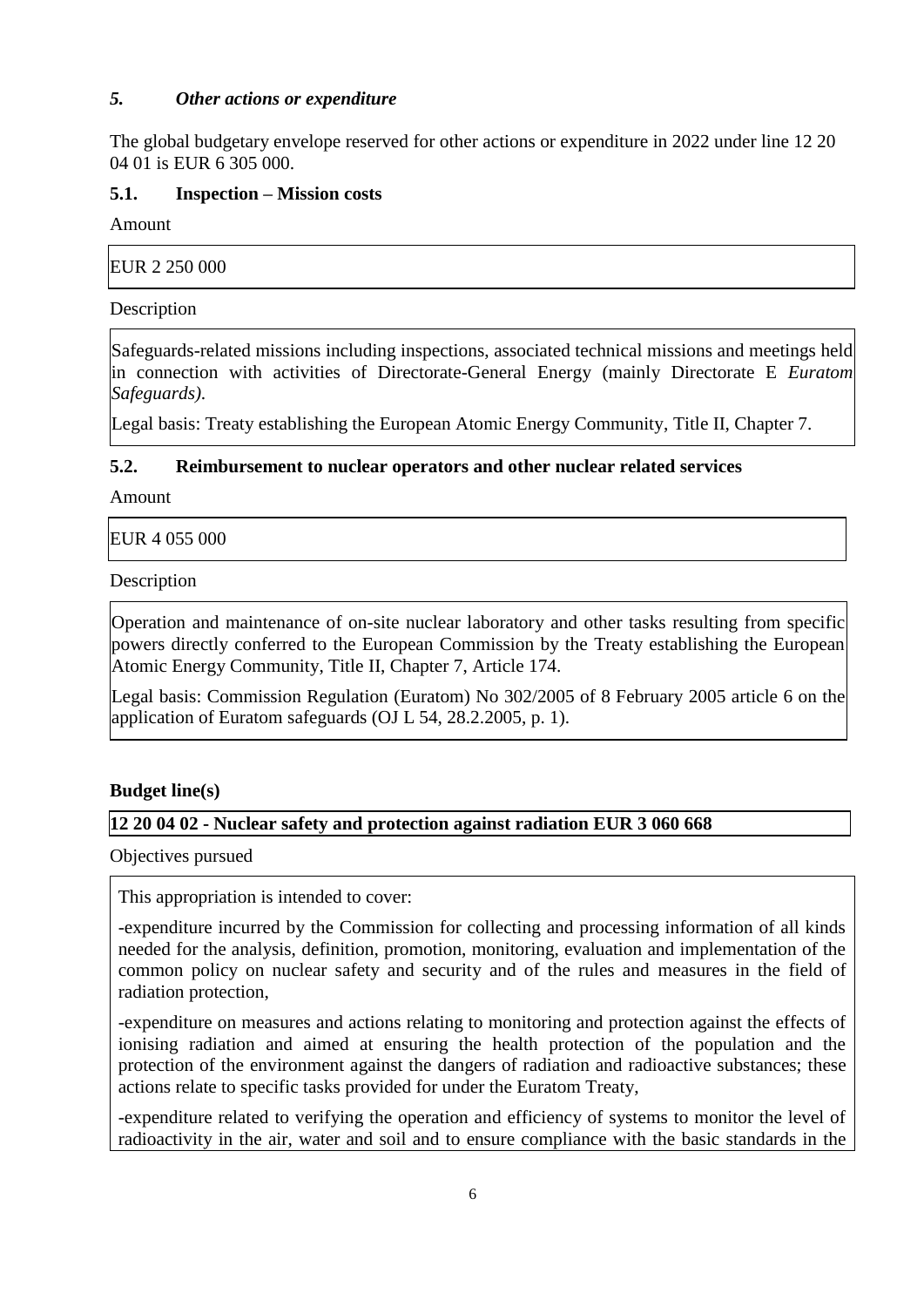Member States (Article 35 of the Euratom Treaty); this expenditure includes, in addition to subsistence allowances and travel (mission) expenses, costs for training, for preparatory meetings and for purchases of equipment to be used for inspections,

-expenditure linked to the implementation of the Commission's tasks referred to in point 31 of the European Council conclusions of 24 and 25 March 2011.

This appropriation may also cover expenditure on information and publications directly linked to the achievement of the objectives coming under this article.

Expected results

The results stem from the Commission's prerogatives at institutional level, as provided for in Article 58(2)(d) of Regulation (EU, Euratom) 2018/1046 of the European Parliament and of the Council of 18 July 2018 on the financial rules applicable to the general budget of the Union.

Task resulting from specific powers directly conferred on the Commission by the Treaty establishing the European Atomic Energy Community, Title II, Chapter 3, Article 174.

Treaty establishing the European Atomic Energy Community, in particular Article 31 (collection of information and preparation of new legislation complementing the basic safety standards), Article 33 (implementation of directives, including in particular in the medical field (field C)) and Article 35(2) (verification of monitoring of environmental radioactivity), thereof.

Council Decision 87/600/Euratom of 14 December 1987 on Community arrangements for the early exchange of information in the event of a radiological emergency(OJ L371,30.12.1987, p.76).

Council Directive 2009/71/Euratom of 25 June 2009 establishing a Community framework for the nuclear safety of nuclear installations (OJL172,2.7.2009, p.18).

Council Directive 2011/70/Euratom of 19 July 2011 establishing a Community framework for the responsible and safe management of spent fuel and radioactive waste(OJ L199,2.8.2011, p.48).

Council Directive 2013/51/Euratom of 22 October 2013 laying down requirements for the protection of the health of the general public with regard to radioactive substances in water intended for human consumption (OJ L 296, 7.11.2013, p.12).

Council Directive 2013/59/Euratom of 5 December 2013 laying down basic safety standards for protection against the dangers arising from exposure to ionising radiation, and repealing Directives 89/618/Euratom, 90/641/Euratom, 96/29/Euratom, 97/43/Euratom and 2003/122 Euratom (OJ L13,17.1.2014, p.1).

Council Regulation (Euratom) 2016/52 of 15 January 2016 laying down maximum permitted levels of radioactive contamination of food and feed following a nuclear accident or any other case of radiological emergency, and repealing Regulation (Euratom) No. 3954/87 and Commission Regulations (Euratom) No 944/89 and (Euratom) No770/90 (OJL 13,20.01.2016, p.2).

Commission Implementing Regulation (EU) 2020/1158 of 5 August 2020 on the conditions governing imports of food and feed originating in third countries following the accident at the Chernobyl nuclear power station (OJ L 257, 6.8.2020, p.1).